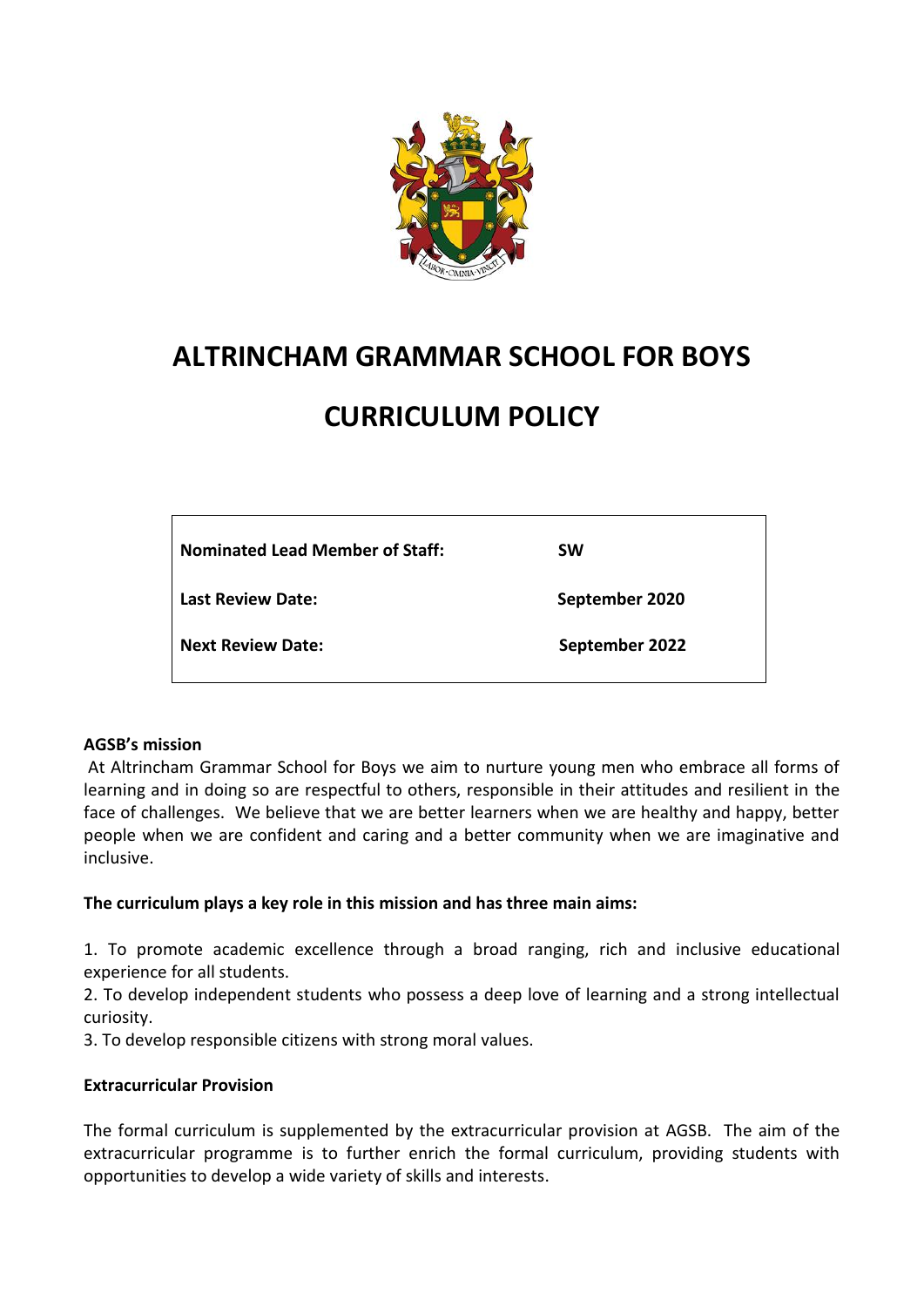**This policy outlines the principles of the curriculum, its implementation and how its impact is assessed.**

#### **Principles of the Curriculum**

In order to meet the main aims, the curriculum at AGSB is:

#### **Aim 1: To promote academic excellence through a broad ranging, rich and inclusive educational experience.**

- Designed to ensure breadth and challenge for all students.
- Encourages depth of knowledge and a wide variety of skills.
- Differentiated to so that it is inclusive to students of different abilities; this includes students with special educational needs or disabilities and students with English as an additional language.
- Inclusive for all students regardless of differences related to race, culture, socioeconomic background, sexual orientation or gender.
- Encourages an appreciation of the pleasure to be derived from creativity in any sphere whether that be artistic, musical, scientific, technological or on the Sports Field.
- Encourages the use of ICT and ensures students understand its value, its applications, limits and potential harm.

#### **Aim 2: To develop independent students who possess a deep love of learning and a strong intellectual curiosity.**

- Highlights the importance of resilience and growth mind-sets to encourage students to achieve their potential.
- Promotes skills in analytical and critical thought.
- Promotes independent study skills.
- Designed to prepare students adequately for higher level study and the world of work.

### **Aim 3**: **To develop responsible citizens with strong moral values.**

- Promotes, both within and outside the curriculum, the value of social and moral understanding.
- Develops confidence in each pupil of their own personal worth.
- Encourages students to recognise their privileged position and a humility and sense of duty to others.

#### **Aim - Extracurricular Provision:** .**To further enrich the formal curriculum, providing students with opportunities to develop a wide variety of skills and interests.**

- Provide a broad range of extracurricular opportunities within a whole range of different spheres
- Encourages students to develop skills and interests that will help them to develop confidence and promotes well-being.
- Supplements the formal curriculum by helping students to understand the importance of mind set and resilience.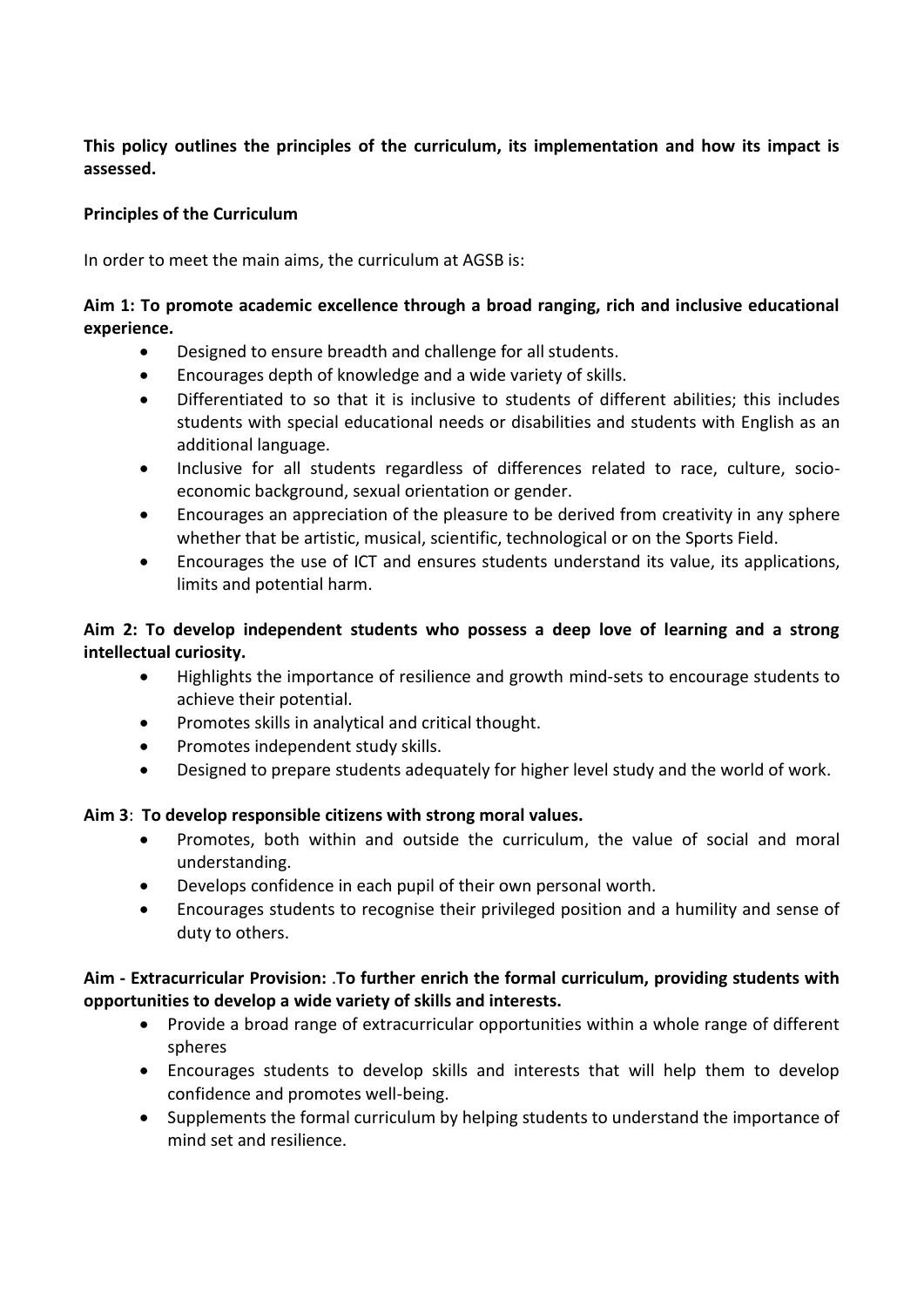#### **Implementation of the Curriculum:**

#### **Whole School Curriculum Structure:**

- The school operates a two-week timetable, there are five periods in each day and each period lasts for one hour.
- There are 50 periods in each timetable cycle.
- Students attend form time for 20 minutes each morning and five minutes each afternoon.
- Students attend two assemblies per week.
- For the AGSB Curriculum Plan see Appendix 1.

#### **Year 7-9 Curriculum Structure**

- The curriculum is designed by departments.
- AGSB departments have designed Subject Achievement Maps that outline the skills and knowledge needed to make progress in the subject. The Subject Achievement Maps provide the backbone for the design of the curriculum in KS3.
- Departments use the Subject Achievement Maps to design schemes of work and assessment systems to ensure the curriculum provides sufficient depth and challenge for AGSB students.

#### **GCSE Curriculum Structure**

- Students study for GCSE exams in Years 10 and 11.
- Students are entered for between 9 and 12 qualifications.
- Students in the lower sets are entered for 9 GCSEs; Mathematics, English Language, English Literature, a Language, Biology, Chemistry, Physics or Combined Science Trilogy (worth two GCSEs) and two or three optional subjects\*. \*The number of options subjects chosen depends on the Sciences chosen. Students who chose separate Sciences of Biology, Chemistry and Physics will take two other options, students who study the Combined Science Trilogy will chose three other options.
- Students in higher sets are entered for up to 12 qualifications: In addition to those listed above the two top set mathematics groups also study for a Further Mathematics Qualification. The two top set Physical Education groups are entered for Physical Education GCSE in Year 10. Students are also given the option of being entered for AS Religious Studies.

#### **A Level Curriculum**

- All students enrol in an A-Level programme which lasts two years.
- Students have a choice from 23 subjects.
- Most students are entered for 3 A-Levels.
- More able students can choose to be entered for 4 A-Levels.
- Those students who choose to study Further Maths must choose two other subjects and will be entered for 4 A-Levels.
- All students complete an Enrichment Programme which includes a Lecture Programme, mentoring and study skills. Students can also opt to complete a MOOC (Massive Open Online Course) or EPQ (Extended Project Qualification).
- Those students who opt to study for four A-Level are not required to study for a MOOC or EPQ.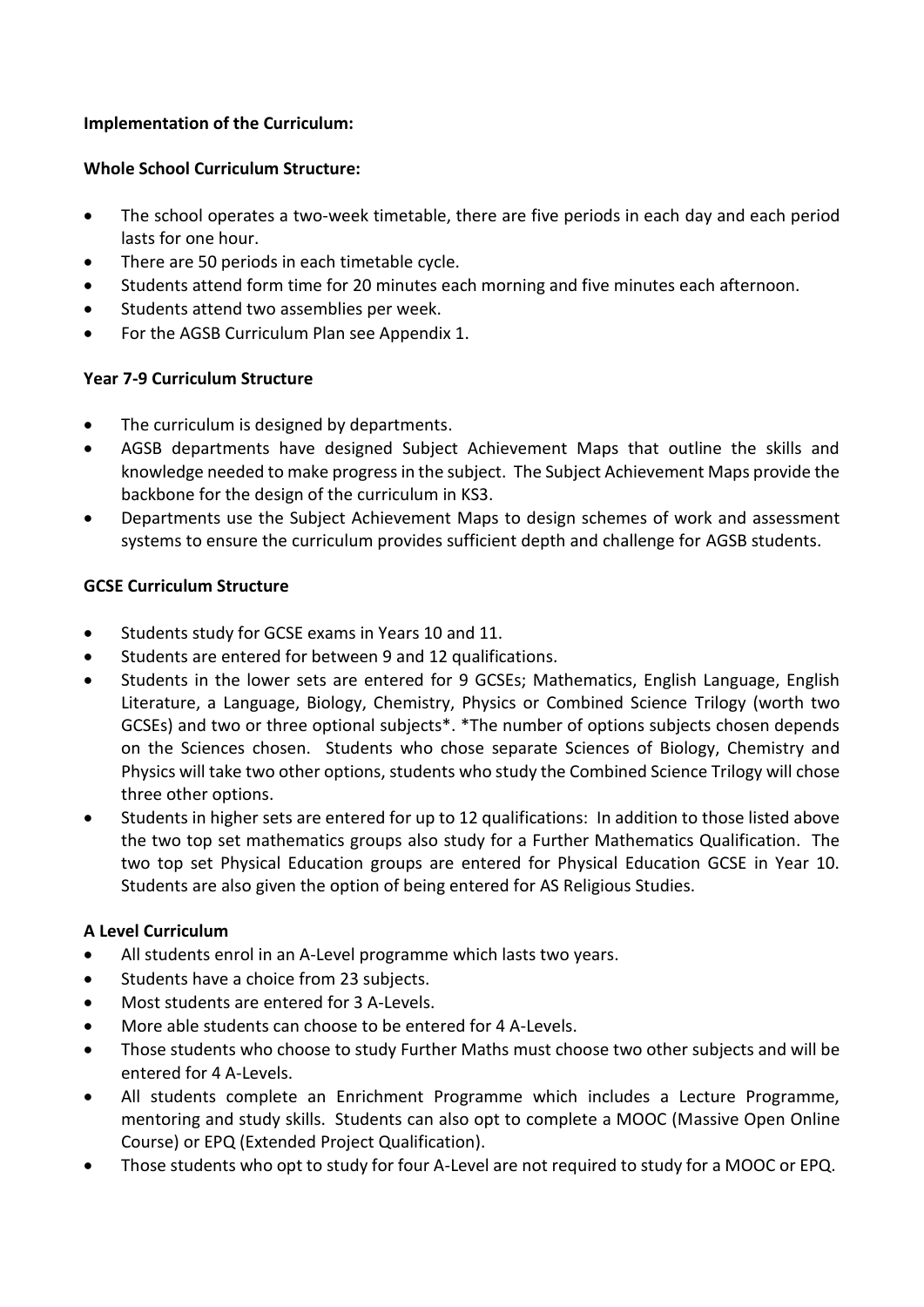• All students are also expected to take part in weekly Physical Education, Volunteering or Drama.

#### **An Inclusive Curriculum:**

- Schemes of work and lessons are adapted by individual teachers to ensure the needs of individual students are met.
- Setting takes place to cater for the ability spectrum in subjects that this is deemed to be necessary:
	- In Year 7 students are set in Maths.
	- In Years 8-11 students are set in Maths, English, Languages, Religious Studies and Physical Education.
- Curriculum resources are inclusive for all and different types of people are represented.
- Diversity is celebrated in assemblies, Thought for the Week and through extra-curricular events.

#### **Responsible Citizens**

From year 7-Year 13 students are introduced to many themes and ideas to encourage them to become responsible cities with strong moral values.

- In Personal, Social, Health and Economic Education lessons
- Through an assembly programme that is designed to introduce a broad range of themes annually e.g. Mental Health, Language day, Online Safety Day, Bullying Week and religious festivals.
- 'Thought for the week' is an opportunity for topical issues to be discussed in form times.
- Thought for the Week' in form times and as part of Personal, Social, Health and Economic (PSHE) Education lessons in Years 7-11, students are given an opportunity to discuss a broad range of themes and issues.
- All students take part in an annual form challenge to raise money for charity. Forms compete to earn as much money as possible through creative fundraising.

#### **Implementation of Extracurricular provision**

- A range of at least 40 extracurricular clubs/ societies/ activities are available throughout the academic year.
- There are many overseas trips that take place annually; this includes World Challenge, a Ski Trip, Sports trips, Bushcraft for Year 7, Foreign Language trips and exchanges and curriculum trips.
- Three days of activities take place for students in Years 7-9 at the end of each academic year as part of 'Activities Week'.
- All students take part in Business Enterprise days in Years 10 and 12.
- Work experience for Year 10 students.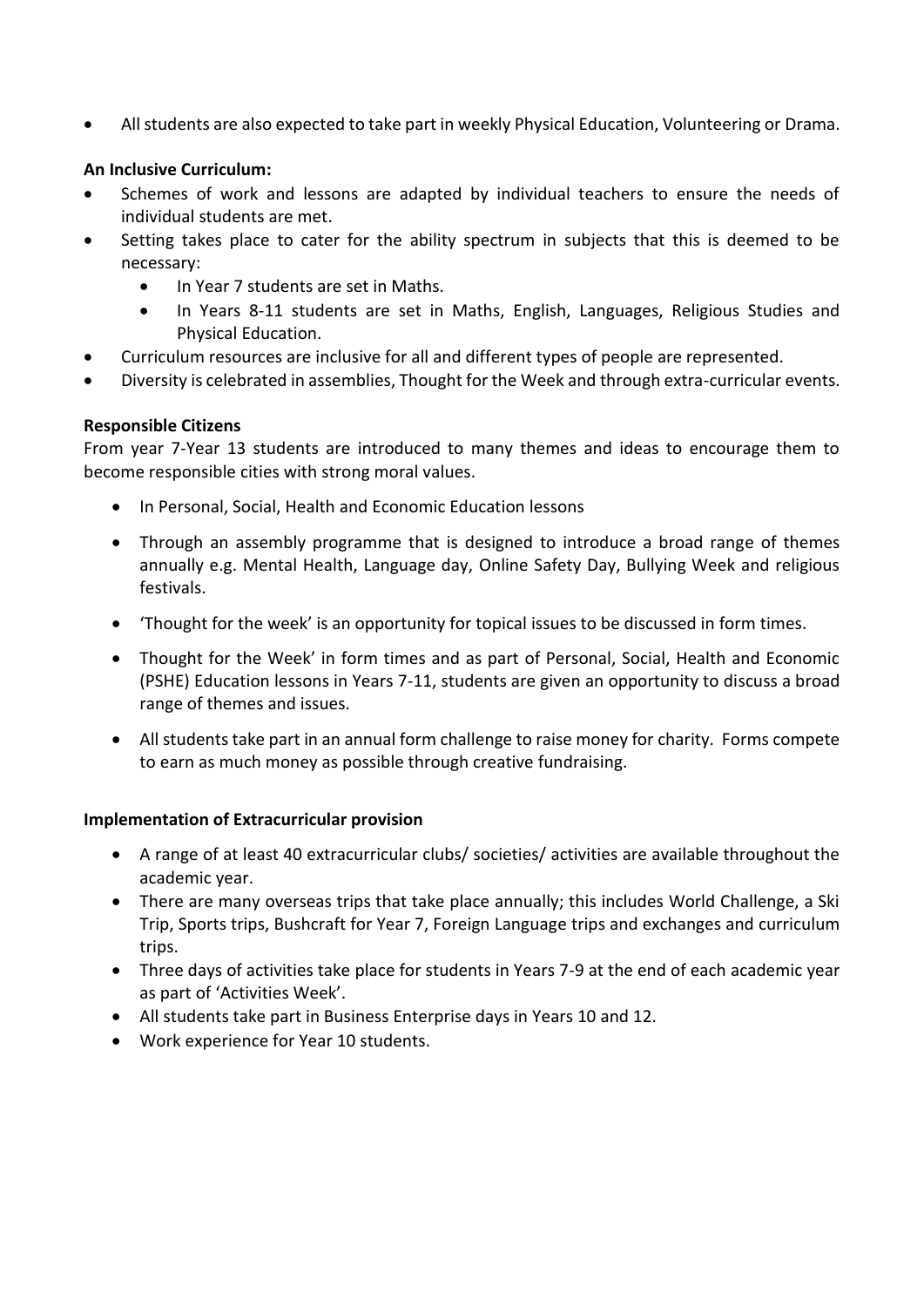#### **Assessing the Impact of the curriculum**

- Department reviews are conducted by SLT every two/three years. The reviews include student voice, lesson observations and work scrutiny. Amongst other things, the reviews assess the quality of the curriculum provided in each subject.
- For KS3: Topic Descriptor Sheets and Subject Achievement Maps are kept centrally and reviewed by HODs annually. These documents ensure that assessment systems are robust and consistent in every subject that topics increase in difficulty throughout KS3.
- The quality of the KS3 curriculum provided by departments is evaluated fully every three years by SLT; this includes a full review of subject achievement maps, topic descriptor sheets, work scrutiny and student voice.
- Student progress is monitored through internal tracking systems. CATS data is used to benchmark and students are given a path of expected progress. Where progress fall outside expectations, interventions systems support students.
- Additional monitoring takes place for Pupil Premium and SEND students.
- Students in Year 11 and Year 13 give feedback about the curriculum in their exit surveys.
- Parents complete a survey about the school, including the curriculum, every two/three years.
- The KS4 curriculum is reviewed by SLT annually and where necessary changes are made; Operational and strategic decisions are proposed by the Headmaster and Senior Leadership Team and these are brought to the Governors Curriculum and Pupil Welfare Committee for ratification.
- Targets for the curriculum are set and reviewed as part of the school development plan annually.
- All department are allocated SLT links, the curriculum is on the agenda annually for the Spring term 1 meeting.
- All students are expected to follow the full curriculum. Where a student has a SEND or other extenuating circumstances, the curriculum can been adapted, in the best interests of the student. This is very rare, and the decision is made in consultation with parents, SLT, SENDCO and the student's Head of Year.